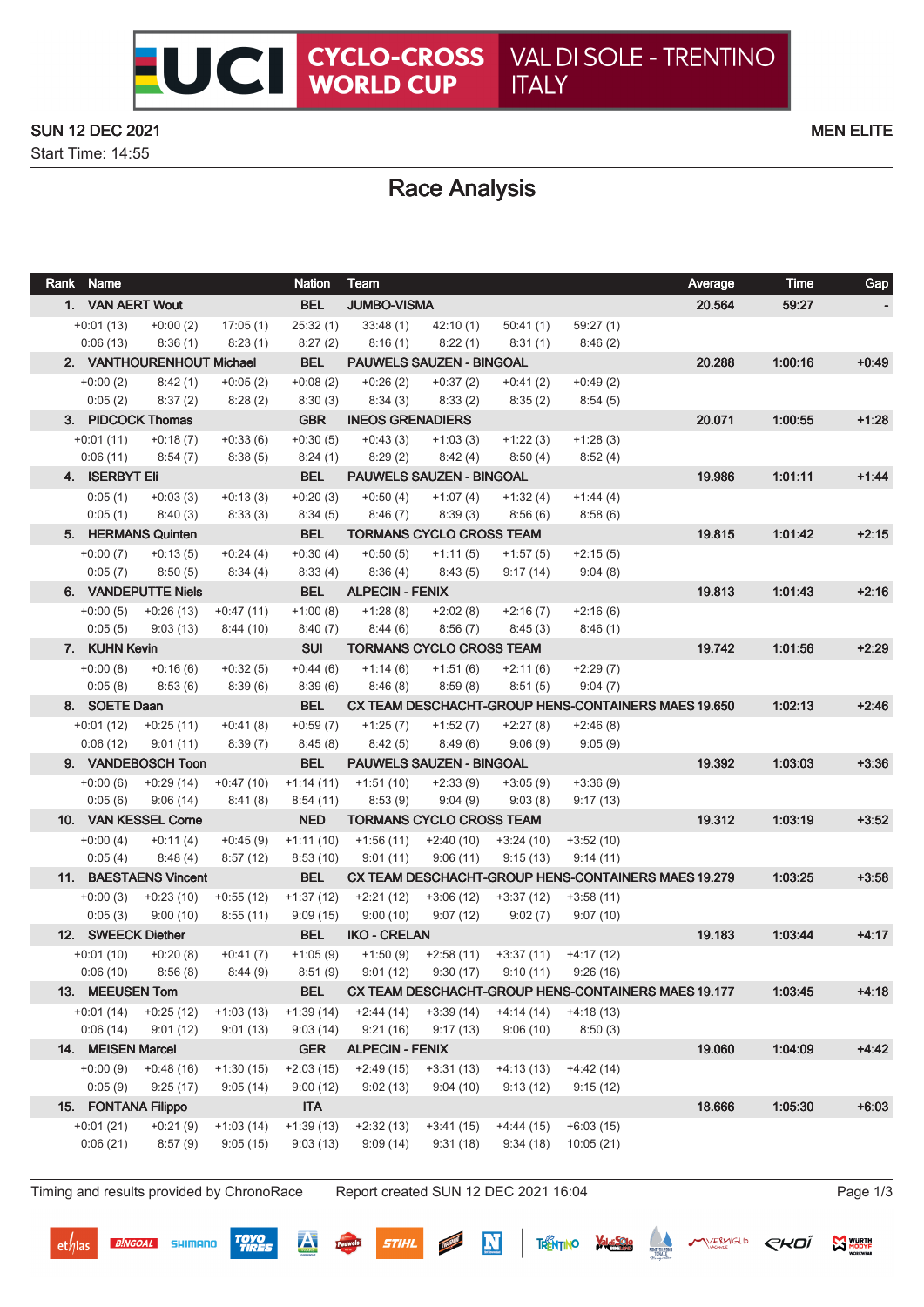## SUN 12 DEC 2021 MEN ELITE

Start Time: 14:55

# Race Analysis

| Rank Name               |                           |                         | <b>Nation</b>           | Team                       |                         |                                   |                                        | Average  | <b>Time</b> | Gap     |
|-------------------------|---------------------------|-------------------------|-------------------------|----------------------------|-------------------------|-----------------------------------|----------------------------------------|----------|-------------|---------|
|                         | 16. BERTOLINI Gioele      |                         | <b>ITA</b>              |                            |                         |                                   |                                        | 18.616   | 1.05.41     | $+6:14$ |
|                         | $+0.01(18) +1.09(27)$     | $+2:00(20)$             | $+2:45(18)$             | $+3:43(17)$                | $+4:38(16)$             | $+5:42(17)$                       | $+6:14(16)$                            |          |             |         |
| 0:06(18)                | 9:45(27)                  | 9:14(17)                | 9:12(17)                | 9:14(15)                   | 9:17(14)                | 9:35(19)                          | 9:18(14)                               |          |             |         |
| 17. DORIGONI Jakob      |                           |                         | <b>ITA</b>              |                            |                         |                                   |                                        | 18.614   | 1:05:41     | $+6:14$ |
| $+0:01(15)$             | $+0.39(15)$               | $+1:32(16)$             | $+2:21(16)$             | $+3:30(16)$                | $+4:39(17)$             | $+5:35(16)$                       | $+6:14(17)$                            |          |             |         |
| 0:06(15)                | 9:15(15)                  | 9:16(19)                | 9:16(18)                | 9:25(18)                   | 9:31(19)                | 9:27(15)                          | 9:25(15)                               |          |             |         |
|                         | 18. COMINELLI Cristian    |                         | <b>ITA</b>              |                            |                         |                                   |                                        | 18.375   | 1:06:32     | $+7:05$ |
| $+0.02(28)$             | $+0:49(17)$               | $+1:55(19)$             | $+2:55(19)$             | $+4:00(18)$                | +4:58 (18)              | $+5:58(18)$                       | $+7:05(18)$                            |          |             |         |
| 0:07(28)                | 9:24(16)                  | 9:29(25)                | 9:27(22)                | 9:21(17)                   | 9:20 (15)               | 9:31(16)                          | 9:53(17)                               |          |             |         |
| 19. TURNER Ben          |                           |                         | <b>GBR</b>              | <b>TRINITY RACING</b>      |                         |                                   |                                        | 18.228   | 1:07:05     | $+7:38$ |
|                         | $+0:01(16)$ $+1:01(21)$   | $+1:50(18)$             | $+2:34(17)$             | $+4:04(19)$                | +5:18 (19)              | $+6:19(19)$                       | $+7:38(19)$                            |          |             |         |
| 0:06(16)                | 9:37(21)                  | 9:12(16)                | 9:11(16)                | 9:46(25)                   | 9:36(21)                | 9:32(17)                          | 10:05(22)                              |          |             |         |
| 20. LEONE Samuele       |                           |                         | <b>ITA</b>              |                            |                         | SELLE ITALIA - GUERCIOTTI - ELITE |                                        | 18.169   | 1.07.18     | $+7:51$ |
| $+0:01(19)$<br>0:06(19) | +1:05 (23)<br>9:41(23)    | $+2:04(22)$<br>9:22(21) | $+2:59(20)$<br>9:22(19) | $+4:12(20)$<br>9:29(20)    | $+5:22(20)$<br>9:32(20) | $+6:42(20)$<br>9:51(20)           | $+7:51(20)$                            |          |             |         |
| 21. HUBY Antoine        |                           |                         | <b>FRA</b>              | <b>CROSS TEAM LEGENDRE</b> |                         |                                   | 9:55(18)                               | 18.082   | 1:07:37     | $+8:10$ |
|                         |                           | $+2:09(24)$             | $+3:04(21)$             | $+4:24(22)$                |                         |                                   |                                        |          |             |         |
| $+0:01(19)$<br>0:06(19) | $+1:01(22)$<br>9:37(22)   | 9:31(26)                | 9:22(20)                | 9:36(22)                   | $+5:30(21)$<br>9:28(16) | $+6:51(21)$<br>9:52(21)           | $+8:10(21)$<br>10:05(23)               |          |             |         |
|                         | 22. SAMPARISI Nicolas     |                         | <b>ITA</b>              |                            |                         |                                   |                                        | 18.005   | 1:07:54     | $+8:27$ |
| $+0:01(22)$             | +1:00 (20)                | $+2:04(21)$             | $+3:07(23)$             | $+4:17(21)$                | $+5:42(22)$             | $+7:17(22)$                       | $+8:27(22)$                            |          |             |         |
| 0:06(22)                | 9:36(20)                  | 9:27(24)                | 9:30(23)                | 9:26(19)                   | 9:47(22)                | 10:06(24)                         | 9:56(19)                               |          |             |         |
| 23. PETRUS Lubomir      |                           |                         | <b>CZE</b>              |                            |                         |                                   |                                        | 17.938   | 1:08:10     | $+8:43$ |
| $+0.02(30)$             | $+1:14(30)$               | $+2:15(26)$             | $+3:19(25)$             | $+4:37(23)$                | $+6:03(23)$             | $+7:25(23)$                       | $+8:43(23)$                            |          |             |         |
| 0:07(30)                | 9:49(30)                  | 9:24(22)                | 9:31(24)                | 9:34(21)                   | 9:48(23)                | 9:53(22)                          | 10:04(20)                              |          |             |         |
| 24. OPPIZZI Matteo      |                           |                         | <b>SUI</b>              |                            |                         |                                   |                                        | 17.785   | 1.08:45     | $+9:18$ |
| $+0.02(29)$             | $+1:06(24)$               | $+2:25(27)$             | $+3:30(28)$             | $+4:54(25)$                | $+6:25(25)$             | $+7:49(24)$                       | $+9:18(24)$                            |          |             |         |
| 0:07(29)                | 9:41(24)                  | 9:42(29)                | 9:32(26)                | 9:40(23)                   | 9:53(25)                | 9:55(23)                          | 10:15(24)                              |          |             |         |
|                         | 25. FOLCARELLI Antonio    |                         | <b>ITA</b>              |                            |                         |                                   |                                        | 17.999   | $-1$ LAP    |         |
| $+0:01(27)$             | +1:07 (26)                | $+2:05(23)$             | $+3:25(26)$             | $+4:56(26)$                | $+6:26(26)$             |                                   |                                        |          |             |         |
| 0:06(27)                | 9:43(26)                  | 9:21(20)                | 9:47(29)                | 9:47(26)                   | 9:52(24)                |                                   |                                        |          |             |         |
| 26. PAVAN Marco         |                           |                         | <b>ITA</b>              |                            |                         |                                   |                                        | 18.009   | $-1$ LAP    |         |
| $+0:01(24)$             | $+0.58(19)$               | $+1:50(17)$             | $+3:05(22)$             | $+4:44(24)$                | $+6:24(24)$             |                                   |                                        |          |             |         |
| 0:06(24)                | 9:34(19)                  | 9:15(18)                | 9:42(27)                | 9:55(27)                   | 10:02(26)               |                                   |                                        |          |             |         |
|                         | 27. AGOSTINACCHIO Filippo |                         | <b>ITA</b>              |                            |                         | SELLE ITALIA - GUERCIOTTI - ELITE | 17.899                                 | $-2$ LAP |             |         |
|                         | $+0.01(23)$ $+0.56(18)$   | $+2:30(30)$             | $+3:28(27)$             | $+5:21(29)$                |                         |                                   |                                        |          |             |         |
| 0:06(23)                | 9:32(18)                  | 9:57(32)                | 9:25(21)                | 10:09 (30)                 |                         |                                   |                                        |          |             |         |
|                         | 28. MASCIARELLI Lorenzo   |                         | <b>ITA</b>              | PAUWELS SAUZEN - BINGOAL   |                         |                                   |                                        | 17.962   | $-2$ LAP    |         |
|                         | $+0:01(25)$ $+1:15(31)$   | $+2:30(29)$             | $+3:45(29)$             | $+5:12(27)$                |                         |                                   |                                        |          |             |         |
| 0:06(25)                | 9:51(31)                  | 9:38(28)                | 9:42(28)                | 9:43(24)                   |                         |                                   |                                        |          |             |         |
|                         | 29. SAMPARISI Lorenzo     |                         | <b>ITA</b>              |                            |                         |                                   | KTM ALCHEMIST POWERED BY BRENTA BRAKES | 17.957   | $-2$ LAP    |         |
|                         | $+0.01(26)$ $+1.11(28)$   | $+2:14(25)$             | $+3:17(24)$             | $+5:13(28)$                |                         |                                   |                                        |          |             |         |
| 0:06(26)                | 9:47(28)                  | 9:26(23)                | 9:30(25)                | 10:12(31)                  |                         |                                   |                                        |          |             |         |
| 30. TONEATTI Davide     |                           |                         | <b>ITA</b>              | <b>DP66 GIANT</b>          |                         |                                   |                                        | 17.838   | $-2$ LAP    |         |
| $+0:01(17)$             | $+1:07(25)$               | $+2:28(28)$             | $+3:49(30)$             | $+5:29(30)$                |                         |                                   |                                        |          |             |         |
| 0:06(17)                | 9:43(25)                  | 9:44(30)                | 9:48(30)                | 9:56(28)                   |                         |                                   |                                        |          |             |         |

Timing and results provided by ChronoRace Report created SUN 12 DEC 2021 16:04 Page 2/3

**BINGOAL** SHIMANO

**TOYO**<br>TIRES

 $\overline{\mathbf{A}}$ 

 $\mathbf N$ 

**MARKAMT** 

**STIHL** 

**MANUAL MODYE** 

THENTINO VALUES CONTINUES CHOI